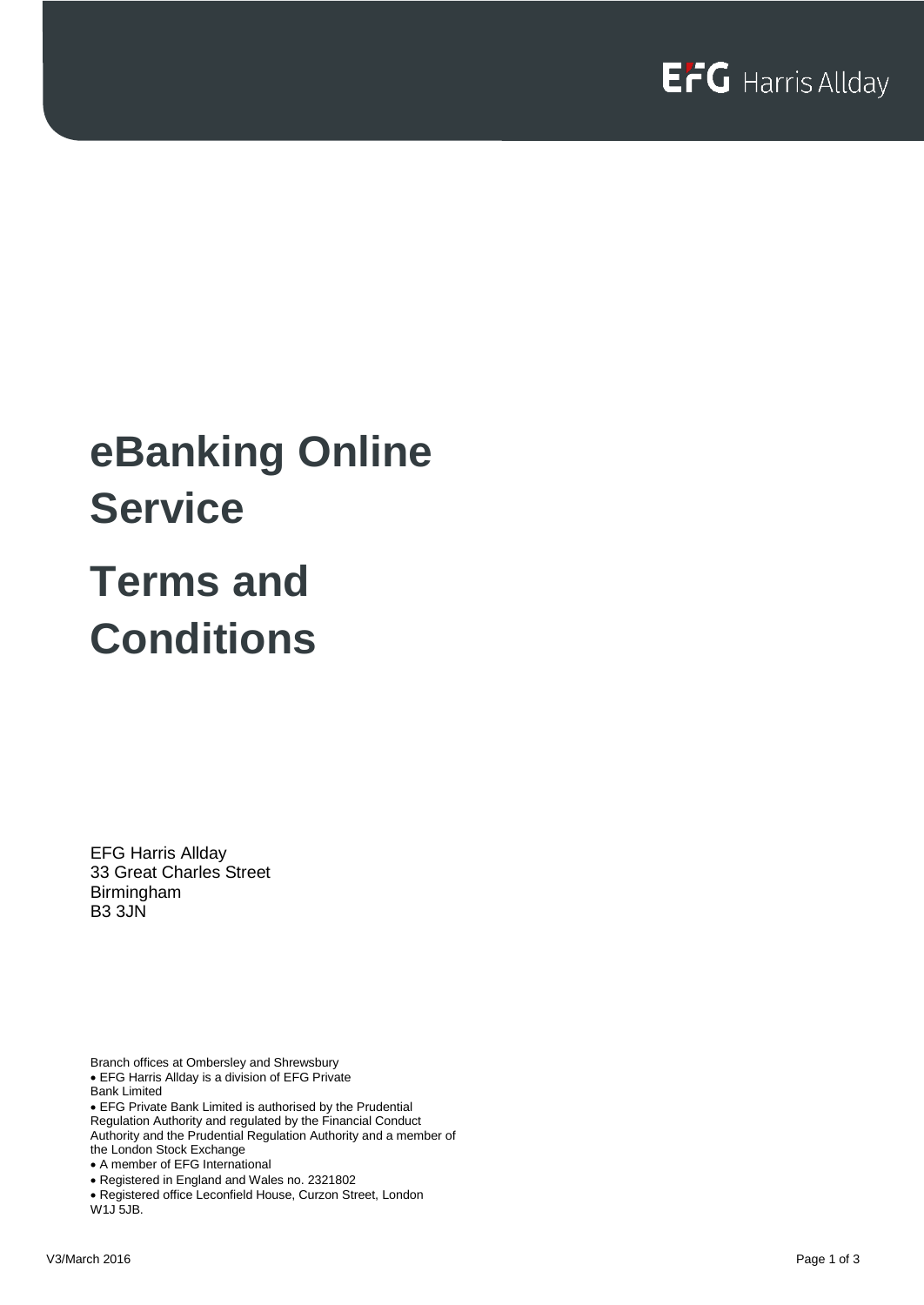#### 1. **Terms and conditions**

- 1.1 These are the terms and conditions for the use of our eBanking Online Service ("online service").
- 1.2 Our online service allows you to view investments held in your EFG Harris Allday Account.
- 1.3 These terms and conditions supplement, and should be read together with the Investment Services Agreement(s).
- 1.4 Words and expressions which are given a special meaning in our Investment Services Agreement will have the same meanings when used in these terms and conditions where they relate to our online service.
- 1.5 References in these terms and conditions to 'we', 'us' and 'our' are references to EFG Harris Allday.
- 1.6 References in these terms and conditions to "client" or "you" are references to you, the client.
- 1.7 If there is any inconsistency between these terms and conditions and our Investment Services Agreement(s) then our Investment Services Agreement will apply unless the difference relates to your use of our online service.
- 1.8 You should keep these terms and conditions in case you need to refer to them in the future. We will provide additional copies of these terms and conditions at any time you ask for them.

#### 2. **Use of our online service**

- 2.1 To use our online service you must have registered to use the service.
- 2.2 You may use our online service to access such facilities as we may make available from time to time. These may include the ability to:
	- 2.2.1 view the valuation of, and transactions on, your Investment Account;
	- 2.2.2 view contract notes and statements setting out details of transactions made on your Investment Account;
	- 2.2.3 view details of cash balances held in your Investment Account;
	- 2.2.4 send us, and receive from us, secure messages relating to your Investment Account.
- 2.3 Our online service is a 'view only' facility with the ability to send secure messages. You will not be able to carry out any transactions directly using this service, such as executing trades or making payments. You will be able to see a valuation of your Investment Account, details of cash balances, transactions, statements and send secure messages which may include transaction instructions. EFGHA will endeavour to confirm receipt of your message however, if you do not receive a confirmation within 15 minutes telephone your Investment Adviser.
- 2.4 We can make changes to the services available through our online service at any time. If we do this, we will give you notice telling you about the changes by writing to you or, if you have elected to use our paperless service, by saving it in your e-documents folder.

#### 3. **Online investment service - nature of Account holder**

#### *Sole and joint Accounts*

3.1 For sole and joint Accounts, each Account holder and any Authorised Signatory may register to use our online service. In addition, if a third party has been granted "administration" and / or "transaction" authority over your Account then you may provide them with 'view only' online access to your Account. Each Account holder and Authorised Signatory will be able to use the service independently. Where you have told us that we may only act on the instructions of two or more joint Account holders or Authorised Signatories, we will only act on instructions given through our online service if those instructions are given by the required number of people and will not treat an instruction as received until this time. Similarly if we are given an instruction by one Account holder or Authorised Signatory and you have told us that we may only act on the instructions of two or more joint Account holders or Authorised Signatories, we may ask the other Account holders or Authorised Signatories to confirm the instruction so that the instruction is given by the required number of joint Account holders or Authorised Signatories. We may ask the other Account holders or Authorised Signatories to confirm the instruction by sending them a message which they will be able to read and respond to when they next log on to our online service.

*Corporate entities, trusts and other legal bodies*

3.2 Any Authorised Signatory of a corporate entity, trust or other legal body or Entity may register to use our online service. In addition, if a third party has been granted "administration" and / or "transaction" authority over your Account then you may provide them with 'view only' online access to your Account. Each Authorised Signatory will be able to use the service independently. Where you have told us that we may only act on the instructions of two or more joint Authorised Signatories, we will only action instructions given through our online service if those instructions are given by the required number of Authorised Signatories and will not treat an instruction as received until this time. If we are given an instruction by one Authorised Signatory and you have told us that we may only act on the instructions of two or more Authorised Signatories, we may ask the other Authorised Signatories to confirm the instruction so that the instruction is given by the required number of Authorised Signatories. We may ask the other Authorised Signatories to confirm the instruction by sending them a message which they will be able to read and respond to when they next log on to our online service.

#### *Authorised signatories*

3.3 Where there is an Authorised Signatory on your Account, references to 'you' will include those Authorised Signatories where the context allows this. For example, references to 'you' in paragraph 5 (Keeping your security details safe) and the requirements in paragraph 8 to only access our online service through a trustworthy network and device and to ensure that any computer or other device through which our online service is accessed has up-to-date virus protection should be read as including the Authorised Signatories on your Account. You will ensure that, to the extent applicable, your Authorised Signatories comply with these terms and conditions. In addition, if you allow third parties to access your Account on a 'view only' basis, you will ensure that, to the extent applicable, those third parties also comply with these terms and conditions. This particularly applies to paragraph 5 (Keeping your security details safe) and the requirement in paragraph 8 to only access our online service through a trustworthy network and device and to ensure that any computer or other device through which our online service is accessed has up-to-date virus protection.

#### 4. **Accessing our online service**

- 4.1 We will give you instructions and guidance on how to access our online service when you register for use of the service. We may also notify you of further instructions and guidance from time to time by putting these on the website through which you access our online service or by writing to you. You must follow any instructions and guidance which we give you in relation to your use of our online service.
- 4.2 Except when it is suspended, you may use our online service 24 hours a day.
- 4.3 To access our online service you must use the security details which we give you when you register for our online service and such other security details as we require and notify to you from time to time. Security details which we require may include:
	- 4.3.1 a user name and a password which you will be asked to change at initial log-in;
	- 4.3.2 a security code which will either be sent to you either via a smart-phone application or via a 'hard token' which provides the code when you log on
	- 4.3.3 such other security arrangements which we may notify to you from time to time.

We will give you a password when you register to use our online service but when you log on you will be required to change this to a password which is easier for you to remember.

#### 5. **Keeping your security details safe**

- 5.1 You must memorise your security details and must not write these down on any documents relating to your Account. If you do write down any of your security details, you must disguise these so that they cannot be recognised by anyone else. You must safely destroy any correspondence which you receive from us which contain security details.
- 5.2 You must not tell anyone else any of your security details or let anyone else use your security details or access your Account online. You must take care to make sure that no-one can discover your security details.
- 5.3 When you are using a computer in a public place you must make sure that no one else can see your security details.

### $EFG$  Harris Alldav